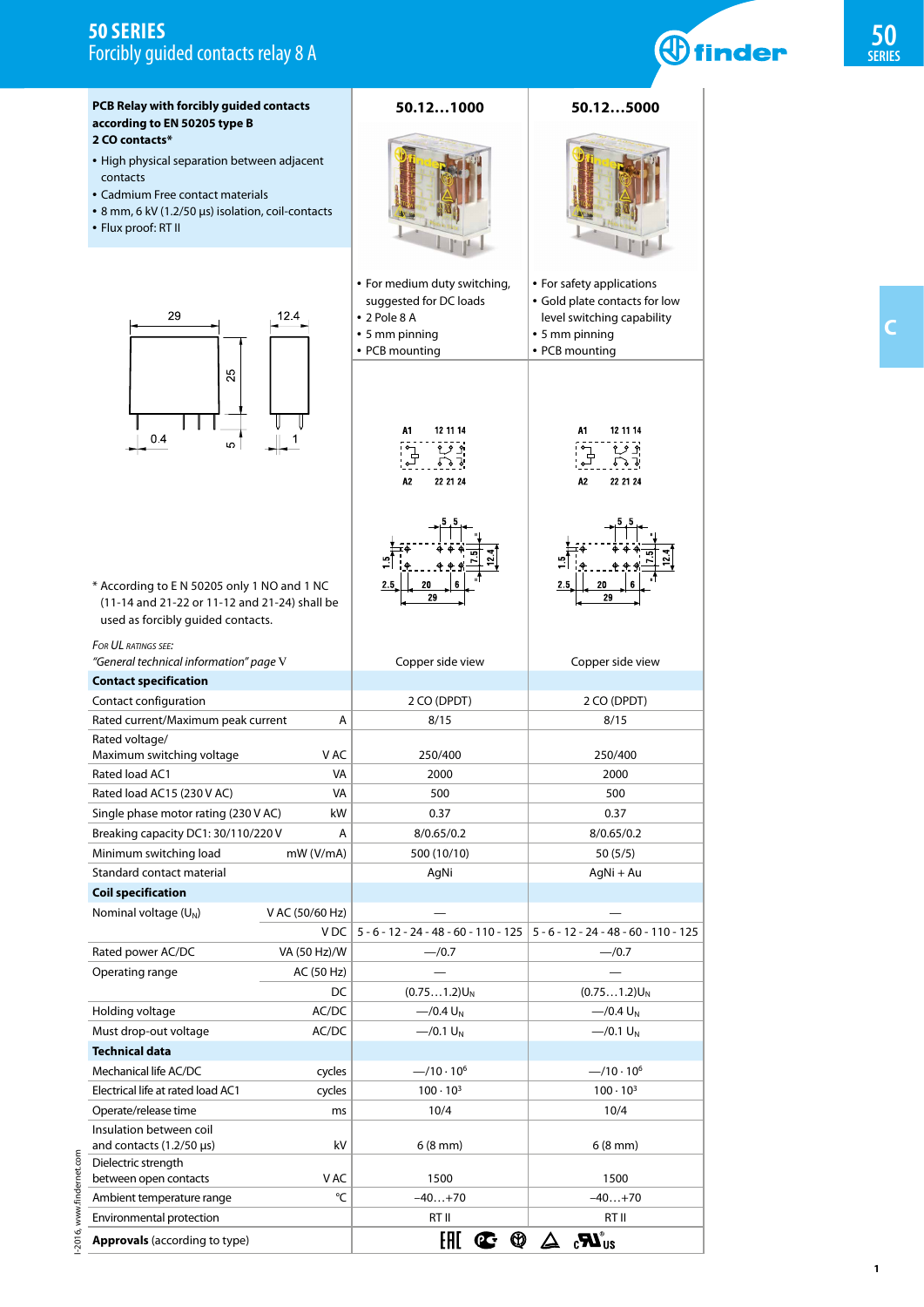

I-2016, www.findernet.com

I-2016, www.findernet.com

## **Ordering information**

**SERIES** 

Example: 50 series forcibly guided contacts, 2 CO (DPDT) 8 A contacts, 24 V DC coil.



## **Coil voltage**

See coil specifications

**Selecting features and options: only combinations in the same row are possible.** Preferred selections for best availability are shown in **bold.**

|  | version | n<br>. .                 |            |        |   |
|--|---------|--------------------------|------------|--------|---|
|  | __      | $\overline{\phantom{a}}$ | <br>$\sim$ | $\sim$ | w |

## **Technical data**

**2**

| Insulation according to EN 61810-1                            |                         |                     |                |  |  |  |
|---------------------------------------------------------------|-------------------------|---------------------|----------------|--|--|--|
| Nominal voltage of supply system                              | V AC                    | 230/400             |                |  |  |  |
| Rated insulation voltage                                      | V AC                    | 250<br>400          |                |  |  |  |
| Pollution degree                                              |                         | 3                   | $\overline{2}$ |  |  |  |
| Insulation between coil and contact set                       |                         |                     |                |  |  |  |
| Type of insulation                                            |                         | Reinforced (8 mm)   |                |  |  |  |
| Overvoltage category                                          |                         | Ш                   |                |  |  |  |
| Rated impulse voltage                                         | $kV$ (1.2/50 $\mu s$ )  | 6                   |                |  |  |  |
| Dielectric strength                                           | V AC                    | 4000                |                |  |  |  |
| Insulation between adjacent contacts                          |                         |                     |                |  |  |  |
| Type of insulation                                            |                         | <b>Basic</b>        |                |  |  |  |
| Overvoltage category                                          |                         | $\mathbf{III}$      |                |  |  |  |
| Rated impulse voltage                                         | kV $(1.2/50 \,\mu s)$   | 4                   |                |  |  |  |
| Dielectric strength                                           | V AC                    | 3000                |                |  |  |  |
| Insulation between open contacts                              |                         |                     |                |  |  |  |
| Type of disconnection                                         |                         | Micro-disconnection |                |  |  |  |
| Dielectric strength                                           | V AC/kV (1.2/50 µs)     | 1500/2.5            |                |  |  |  |
| <b>Conducted disturbance immunity</b>                         |                         |                     |                |  |  |  |
| Burst (550)ns, 5 kHz, on A1 - A2                              |                         | EN 61000-4-4        | level 4 (4 kV) |  |  |  |
| Surge (1.2/50 µs) on A1 - A2 (differential mode)              |                         | EN 61000-4-5        | level 3 (2 kV) |  |  |  |
| Other data                                                    |                         |                     |                |  |  |  |
| Bounce time: NO/NC                                            | ms                      | 2/10                |                |  |  |  |
| Vibration resistance (10200) Hz: NO/NC                        | g                       | 20/6                |                |  |  |  |
| Shock resistance NO/NC                                        | g                       | 20/5                |                |  |  |  |
| Power lost to the environment<br>without contact current<br>W |                         | 0.7                 |                |  |  |  |
|                                                               | with rated current<br>W | 1.2                 |                |  |  |  |
| Recommended distance between relays mounted on PCB            | mm <sub>1</sub>         | $\geq 5$            |                |  |  |  |
|                                                               |                         |                     |                |  |  |  |